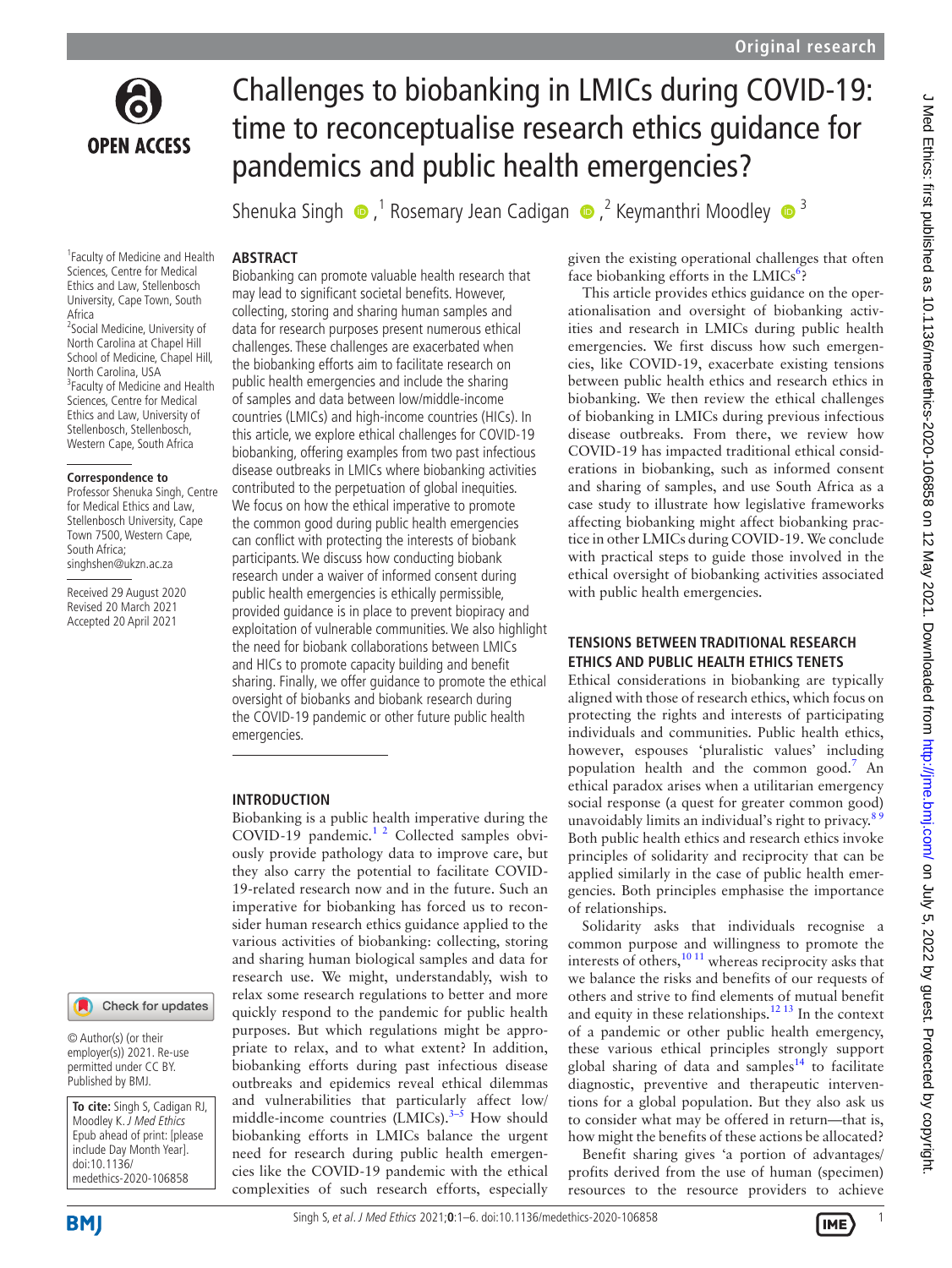justice in exchange'.<sup>15</sup> More often than not, sharing for LMICs is largely one way: high-income countries (HICs) receive valuable data and samples, whereas LMICs receive little in return. This one-way sharing raises further concerns around 'compensation for fairness' as large profits are made using resources from disad-vantaged communities.<sup>[16](#page-4-9)</sup> Benefit-sharing efforts, such as vaccine distribution, that exclude the very communities or countries that provided data and samples for the research can fuel distrust<sup>[17](#page-4-10)</sup> and suspicion of organisations and individuals involved in biobanking, as well as of the practice itself. Consequently, it is imperative to pay attention to how samples are collected, processed, stored and shared during pandemics and other public health emergencies.

# **BIOBANKING AND LMICS IN PREVIOUS INFECTIOUS DISEASE OUTRREAKS**

Here, we explore the ethical challenges of biobanking in LMICs during two recent infectious disease outbreaks, H5N1 and Ebola, and their importance for COVID-19 biobanking practices.

#### **The H5N1 outbreak: unequal vaccine distribution**

In 2007, the Indonesian government refused to share samples of H5N1 virus with the WHO unless they were assured access to the vaccines created from the samples. This decision was spurred by historical inequities in vaccine distribution where people in HICs were more likely to be vaccinated than people in LMICs. $4<sup>5</sup>$ In fact, the Indonesian government argued that when LMICs have provided infectious disease data and biosamples to the WHO, pharmaceutical companies in HICs gain access to these samples for free, develop and patent products, and then set unaffordable prices to sell them back to LMICs[.18](#page-4-12) These LMICs tend to have little bargaining power against technologically advanced wealthier countries,<sup>[18 19](#page-4-12)</sup> which can result in uneven vaccine access.

### **The Ebola epidemic: sample acquisition, sharing and biosafety**

More than 50000 samples collected during the recent 2014−16 Ebola epidemic in West Africa were shipped out of the affected countries to unidentified laboratories around the world, primarily in HICs. This shipment was done without state authorisation or proper participant consent, $2^{0-22}$  amounting to what some deem biopiracy. Biopiracy could occur when researchers from HICs source samples for academic or commercial gain while failing to fairly compensate communities that provided the samples. $2$ Such acts erode 'genomic sovereignty', the ability of LMICs to protect their biogenetic resources.<sup>[20](#page-4-13)</sup> After the epidemic, an attempt by the WHO to inventory the remaining samples was thwarted by the refusal of some countries—primarily HICs, but also some LMICs— to cooperate in this regard. $2123$  Some of the concerns related to Ebola samples included the high possibility of infectivity, safety concerns over the handling and storage of such highly infectious samples, and that the samples could be used for bioterrorism.<sup>[3 24](#page-4-1)</sup> Ultimately, scientists in Sierra Leone, Guinea and Liberia (where the samples were sourced) were unable to access these samples for their research.<sup>[25](#page-4-16)</sup>

### **Lessons for COVID-19**

These infectious disease outbreaks serve as important examples for biobanking during the COVID-19 pandemic. In fact, similar dynamics are already at play. For example, despite South Africa participating in AstraZeneca COVID-19 vaccine trials, the country has paid double the price per dose compared with

European countries.<sup>17 26</sup> The stockpiling and resulting global maldistribution of COVID-19 vaccines illustrate the persistence of global inequities (WHO 2021), but is also *exacerbating* pre-COVID-19 global inequities in healthcare.<sup>27</sup> <sup>28</sup> These examples also forecast potential ethical issues for COVID-19 biobanking. In terms of sample sharing, early evidence of genetic mutability of SARS-CoV-2 through the appearance of more virulent variant strains was detected by scientists in South Africa.<sup>29</sup> Yet given worries about the infectivity of COVID-19 and its samples, similar if not greater challenges related to the exclusion of researchers from LMICs from sample sharing may be on the horizon. While global data and sample sharing are imperative during public health emergencies, these examples highlight the need for greater international research ethics guidance and legislation during and after the COVID-19 pandemic to facilitate the sharing of data and the benefits of research with LMICs. Yet COVID-19 has placed unprecedented burdens on hospitals and critical care facilities throughout the world. $30-33$  These burdens, coupled with national lockdowns and other social distancing measures, create distinct ethical challenges for biobanking, which we explore below.

# **BIOBANKING FOR COVID-19 IN LMICS: ETHICAL CONSIDERATIONS**

Given both its similarities to past infectious disease outbreaks and its unique challenges, governance and oversight for COVID-19 biobanking in LMICs should take into account how the pandemic affects a variety of ethical considerations, which we review below: informed consent, community engagement (CE), sample and data sharing processes, and safe handling of collected samples. Those involved in governance and oversight also need to be aware of the biobanking context, which may affect these ethical considerations. COVID-19 biobanking may occur through new biobanks created as a direct response to COVID-19, as well as through existing biobanks expanding their collection efforts to include the collection of COVID-19 samples or repurposing existing samples for COVID-19 research.<sup>[34](#page-4-20)</sup>

### **Informed consent**

Informed consent is an ethical cornerstone of research. While volunteerism is important for research participation in general, obtaining informed consent for COVID-19 biobanking research has numerous logistical challenges, some of which may undermine autonomous decision-making. Non-hospitalised patients are instructed to quarantine, making sample collection virtually impossible, and hospitalised patients may be unconscious, heavily sedated, have impaired cognition or otherwise be too sick to engage with the consent process. Similarly, obtaining proxy consent from a patient's family may be difficult. In South Africa, as in many countries, hospitalised patients with COVID-19 are not permitted visitors, thus limiting opportunities for obtaining proxy consent. $35$  In addition, proxy decision-makers may be understandably anxious and not wishing to engage in a researchinformed consent process.[36](#page-4-22) Finally, researchers or others involved in sample collection could be exposed to the virus if proper infection control measures are not in place, $37$  and the availability and access to appropriate personal protective equipment (PPE) have been limited. $38$  When PPE is available, its use, including the use of face masks, can preclude optimal face-to-face informed consent discussions.<sup>[36](#page-4-22)</sup>

Despite logistical difficulties of obtaining informed consent for biobanking, samples are being collected for COVID-19 diagnostic and therapeutic purposes throughout the world. Countries may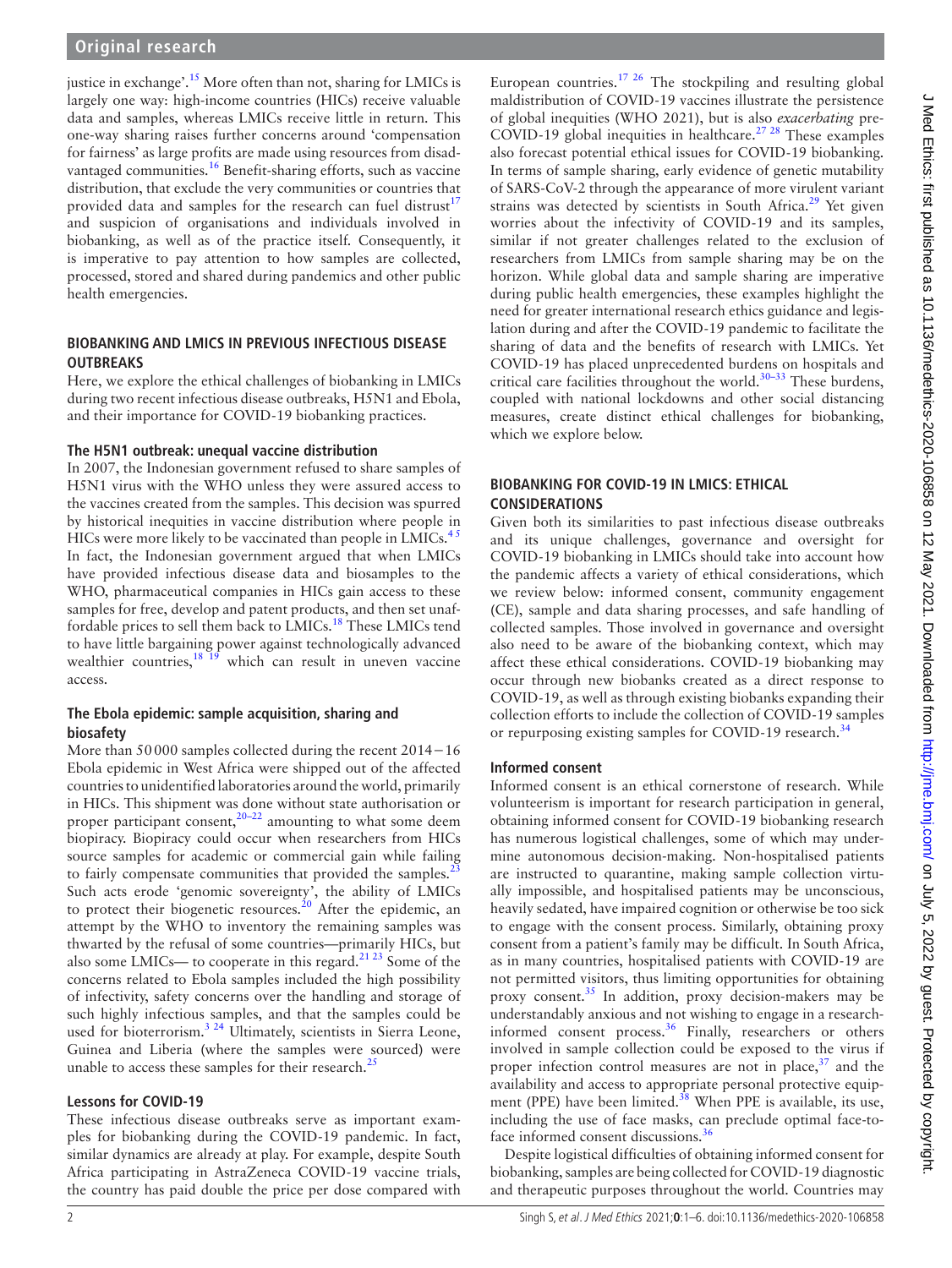not have clear regulations that speak to when, if ever, samples collected for these purposes can be repurposed without consent for other research use. For example, in South Africa, health legislation permits collecting samples from hospitalised patients for COVID-19 diagnostic purposes without consent, with provisos, and the Disaster Management Act of 2002 prioritises and makes special allowances for 'disaster management research.'[39 40](#page-4-25) Yet both pieces of legislation are silent on whether COVID-19 samples can be used for research without consent. Furthermore, while biobanks likely have clear procedures for when samples may be repurposed without consent, data from a recent international survey of biobankers found that many reported that local Research Ethics Committees (RECs)/Institutional Review Boards (IRBs) were more liberal in their permission to waive consent for biobanking of COVID-19 biospecimens than was their usual practice[.34](#page-4-20) If samples are to be collected and stored for COVID-19-related research from hospitalised patients under a waiver of consent, patients who are not severely ill can be informed when they are admitted to the hospital and allowed an opportunity to ask questions and possibly opt out, and posters informing patients and loved ones about the biobanking efforts and purpose may be displayed throughout the hospital.

Collecting and storing samples for research from COVID-19-positive patients under a waiver of consent will have public health benefits and must be weighed against respecting individual patient autonomy. Biobankers should develop a plan to deidentify or anonymise collected samples and data prior to sharing to mitigate any possible risks to individuals.<sup>[36](#page-4-22)</sup> Waived consent for sample storage during pandemics is arguably justifiable based on necessity provided that future research is COVID-related (or, perhaps, related to other infectious disease outbreaks), in the public interest and approved by an REC/IRB. In addition, existing collections of stored biosamples could be repurposed for research during a pandemic without the need for reconsent provided that studies using such biosamples are appropriately designed and that study benefits are equitably distributed.<sup>41</sup> The waiver of reconsent should be consistent with the requirements of country-specific legislative frameworks on consent for research purposes. However, mechanisms must be in place to prevent biopiracy or exploitation of vulnerable participants via material transfer agreements (MTAs), data transfer agreements (DTAs) and authentic collaborative relationships in LMICs. In addition, protections must be in place to prevent the use of samples from countries with looser or fewer regulations on repurposing samples, which may lead to the exploitation of those in LMICs.

### **Community engagement**

CE contributes to procedural justice to ensure fairness in how significant decisions are made in health research. $42$  Engagement activities are important to conduct when members of marginalised communities are expected to participate in the research or when there are social and economic disparities between those conducting the research and those participating. Either of these situations may be the case for biobanking efforts involving LMICs. Biobanking CE efforts are essential for developing public trust in biobanking $42$  as it involves communication about the purpose of the biobank, building relationships and collaborations, $43$  and ensuring communities have a voice in biobanking efforts.[44](#page-4-29) CE is particularly important if informed consent for biobanking or repurposing of samples will not be sought (eg, an REC/IRB waiver of consent). However, engaging with communities in LMICs during COVID-19 is challenging and traditional CE processes may not be possible. Virtual processes may also

prove difficult as community members may not have access to electronic platforms or may not have data for use with mobile phones. This, however, should not be a reason to abandon engagement with community members from LMICs, and legislative bodies or RECs should make the integration of CE a priority.<sup>[45](#page-4-30)</sup>

# **Sample and data sharing**

Coordinated, global sharing of samples and data during a pandemic is critical to expedite research, and biobanks are key in this endeavour. However, prior research indicates that underutilisation of biobank resources is a common problem for biobanks and a source of ethical concern for biobankers.<sup>46 47</sup> Global sharing of samples and data should be a priority, not only during the pandemic but even when the COVID-19 outbreak has waned. There are opportunities to counter traditional challenges in underutilisation of biosamples that inevitably impact the sustainability of biobanks through coordinated and planned efforts for sample and data sharing.<sup>4</sup>

Individuals involved in biobank governance, such as biobankers, RECs/IRBs and researchers, should be cognisant of the ethical complexities surrounding sample and data sharing. The potential for relaxed research regulations during a pandemic, such as waiving informed consent and decreasing community engagement, increases the imperative for biobanks to strengthen the conditions under which samples and data are accessed and shared. It is not uncommon for samples and data to initially be shared with one group, like academic researchers, only for a third party (such as for-profit companies that fund the research) to gain secondary access.<sup>49</sup> One possible ethical approach to increase data sharing between institutions could be through the use of secure online data management systems to facilitate collaboration rather than transfer. Thus, data sharing with third parties could occur without the need to transfer proprietary rights to these entities.<sup>49</sup> Proper governance of biobanks must involve clear protocols detailing the process of deidentification or anonymisation of the samples and data prior to sharing during a pandemic. This is particularly important given the potential for stigmatisation. During COVID-19, various groups have been stigmatised during the pandemic, although the particular groups and the extent of the stigmatisation vary from culture to culture.<sup>50 51</sup> LMICs face particular risk from the prospect of stigmatisation during a pandemic as the sharing of resources is already ethically fraught, with LMICs often on the losing end. When sharing samples, unambiguous MTAs with clear specifications on how individuals' and communities' rights and interests can be protected are imperative. When sharing specimens and data from individuals in LMICs, MTAs should also outline how benefits from any therapeutics or vaccines produced by the research will be shared with the LMICs.

# **Safe handling of COVID-19 biosamples**

At a biobank operational level, COVID-19 biosamples must be handled safely given their potential infectivity. $52$  Some of the possible adverse consequences related to the processing and storage of COVID-19 biosamples could include accidental spillage of collected samples, risk of exposure, cross-contamination and spread of infection among staff. Thus, reviewing safety measures around the handling of stored coronavirus-related specimens and isolated strains, optimal decontamination processes for the laboratory setting and the availability of PPE for staff is critical<sup>24 38 53</sup> Researchers or biobanking staff involved in specimen annotation need to ensure that the integrity of the collected samples is optimally maintained, and there should be ongoing skills development to ensure staff competency in dealing with COVID-19 biosamples so that stored biosamples can be used to advance scientific goals.<sup>54</sup>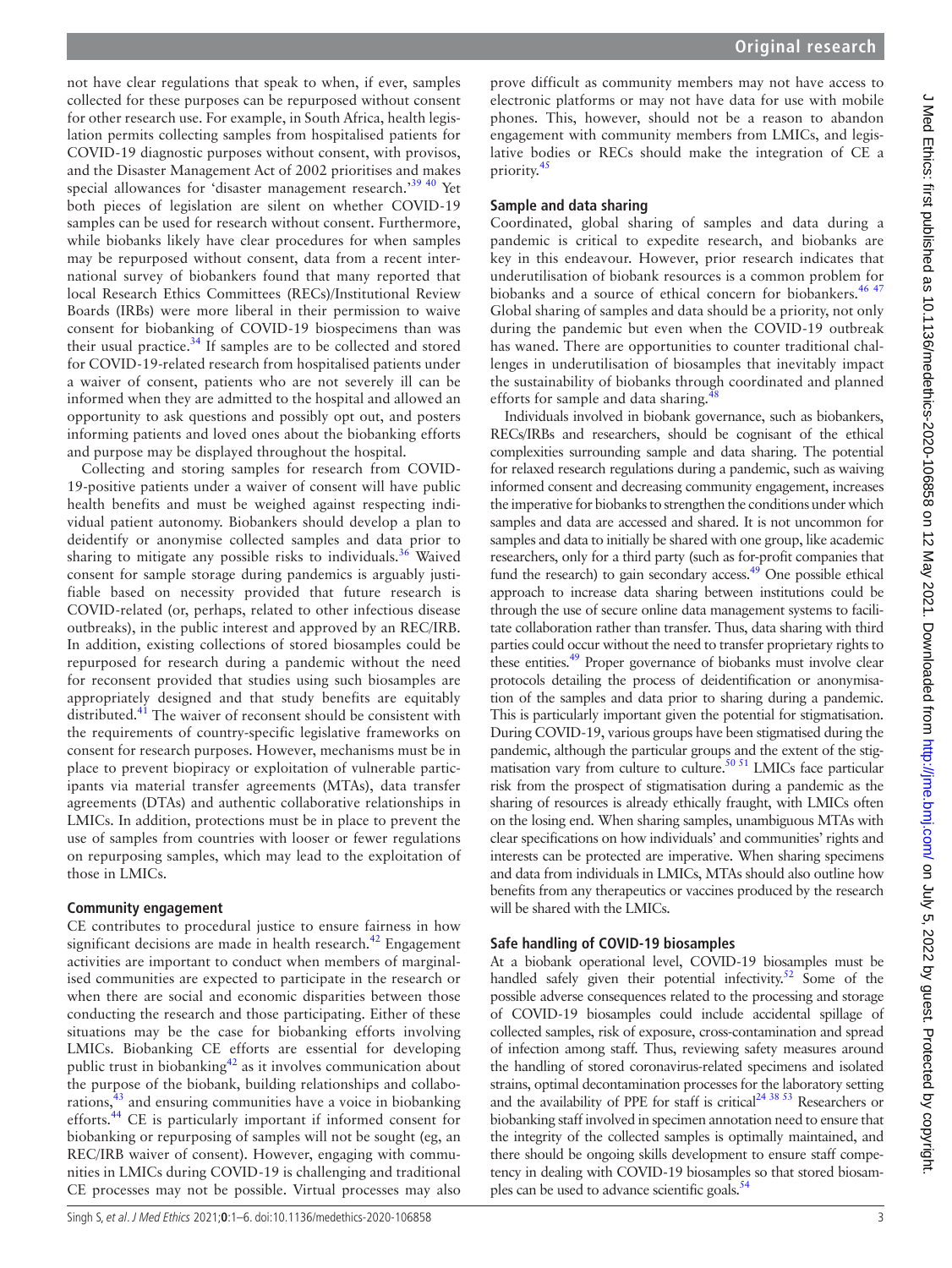# **Original research**

Biobanks should also consider biosecurity measures when dealing with pathogens. 'Dual use research of concern' is scientific research that is intended to benefit society but could cause societal harm if misapplied[.24 55–57](#page-4-33) COVID-19-related research using potentially contagious samples highlights these concerns. The appropriate or beneficial use of research could be to learn more about coronaviruses and treatment regimens, but at the same time such pathogens could also be put to dangerous use such as the creation of bioweapons for bioterrorism.<sup>58 59</sup> If samples collected during a pandemic could represent a priority target in bioweapon design, vigilance and proper governance in controlling access to stored samples are essential. Such vigilance, however, should not be used as a reason to restrict scientists and researchers in LMICs from having access to data and samples. Legislation at the country level, as well as international collaboration, is required to ensure proper governance and safe sharing of dangerous pathogens (including the need for proper MTAs in the export of samples). $60\frac{61}{100}$ 

#### **ONGOING ETHICS REVIEW**

Given the possible competing tensions of public health ethics and research ethics during public health emergencies, those involved in biobank oversight, such as RECs/IRBs, need to consider innovative, flexible ways to simultaneously protect research participants, promote public health interests and support scientific advancement. Such oversight should include the review of international research collaboration agreements, specifically those that involve partnerships between LMICs and HICs. Such reviews could include questions on whether the research conforms to data sharing, benefit sharing and capacity-building activities between LMICs and HICs.<sup>62</sup>

As new information on COVID-19 is constantly emerging, risk– benefit assessments may need to be reviewed on an ongoing basis in both LMICs and HICs. This effort may require additional training, resources and capacity development of RECs/IRBs and others in LMICs to better respond to the changing research landscape during pandemics, or other public health emergencies. There should be clear collaborative efforts and communication networks between those involved in the oversight of biobanks in LMICs and HICs to ensure adequate support and consistency for decision-making.

In [box](#page-3-0) 1, we offer questions to promote the ethical oversight of biobanks and biobank research related to the current pandemic or future public health emergencies. These questions provide guidance on the review of such related research. This is not an exhaustive list of questions and should be supplemented by other local and contextspecific ethics queries. However, this list can serve as the basis for review templates during these pandemics or other public health emergencies. Such templates could also assist in not only standardising the process but also providing additional support for RECs/ IRBs.

#### **CONCLUSION**

The current COVID-19 pandemic provides an opportunity to reflect on ethical considerations in biobanking during public health emergencies, including respect for research participants, promoting the common good, solidarity, reciprocity and benefit sharing. This requires a review of research ethics guidance and regulatory requirements regarding sample collection, storage and sharing for research so that we are better prepared for the next pandemic or public health emergency. Despite the ethical challenges which we have discussed, there is nevertheless an urgent need to optimise sample sharing to accelerate a research platform that could ultimately benefit all affected by public health emergencies. Similarly, any therapeutic or preventive interventions that result from data and/or sample

**Box 1 Questions to promote ethical oversight of biobanks and biobank research during the COVID-19 pandemic or other public health emergencies**

#### <span id="page-3-0"></span>**Respecting research participants and promoting societal benefit**

- $\blacktriangleright$  Is obtaining informed consent practicable, and would doing so significantly slow research progress?
- ► Has a risk–benefit assessment been done to determine the appropriateness of relaxing human research subjects' protections to facilitate the proposed research? For example, are the risks of not obtaining informed consent outweighed by the societal benefits that are likely to accrue from the proposed research? And would local communities likely see any of these benefits?
- $\blacktriangleright$  Is there equitable participant involvement so as to ensure a fair distribution of possible benefits and burdens of the research, including across LMICs and HICs?
- ► If using a waiver of consent, are notifications in place so that participants may be made aware of the biobanking research?
- What community engagement activities are planned?
- ► What country-specific legislation permits collecting, storing and sharing samples for research use without informed consent? What, if any, additional mechanisms are in place to protect the privacy of research participants, such as anonymising samples and data?
- ► What oversight and monitoring processes are in place for approved research during the public health emergency?

#### **Sample and data sharing**

- $\triangleright$  Are there clear plans for sample and data sharing to accelerate research?
- ► Do research collaborations between LMICs and HICs involve adequate benefit sharing and capacity building?
- ► Can data be shared via a secure online data management system to facilitate collaboration rather than proprietary transfer?
- ► What mechanisms are in place, such as MTAs and DTAs, to ensure that resources are not shared with unauthorised third parties?
- $\triangleright$  What existing legislations, if any, guide sample and data sharing, and do these legislations make allowances for public health emergencies?

### **Safe handling of infectious disease biosamples**

- ► How will biosamples be safely collected from research participants, especially in contexts where PPE resources may be scarce?
- $\triangleright$  What measures are in place to ensure a safe working environment for researchers and laboratory staff?
- ► What biosecurity measures are in place?

DTAs, data transfer agreements; HICs, high-income countries; LMICs, low/ middle-income countries; MTAs, material transfer agreements; PPE, personal protective equipment.

sharing must be fairly distributed, ensuring equitable access to all. Future research should investigate the ways that existing regulations have been relaxed during the pandemic, such as implementation of waivers of consent, and their resulting effects. For example, to what extent will these changes promote research activities? And to what extent have they affected public trust in biobanking? The latter will be particularly important to consider in ongoing discussions of whether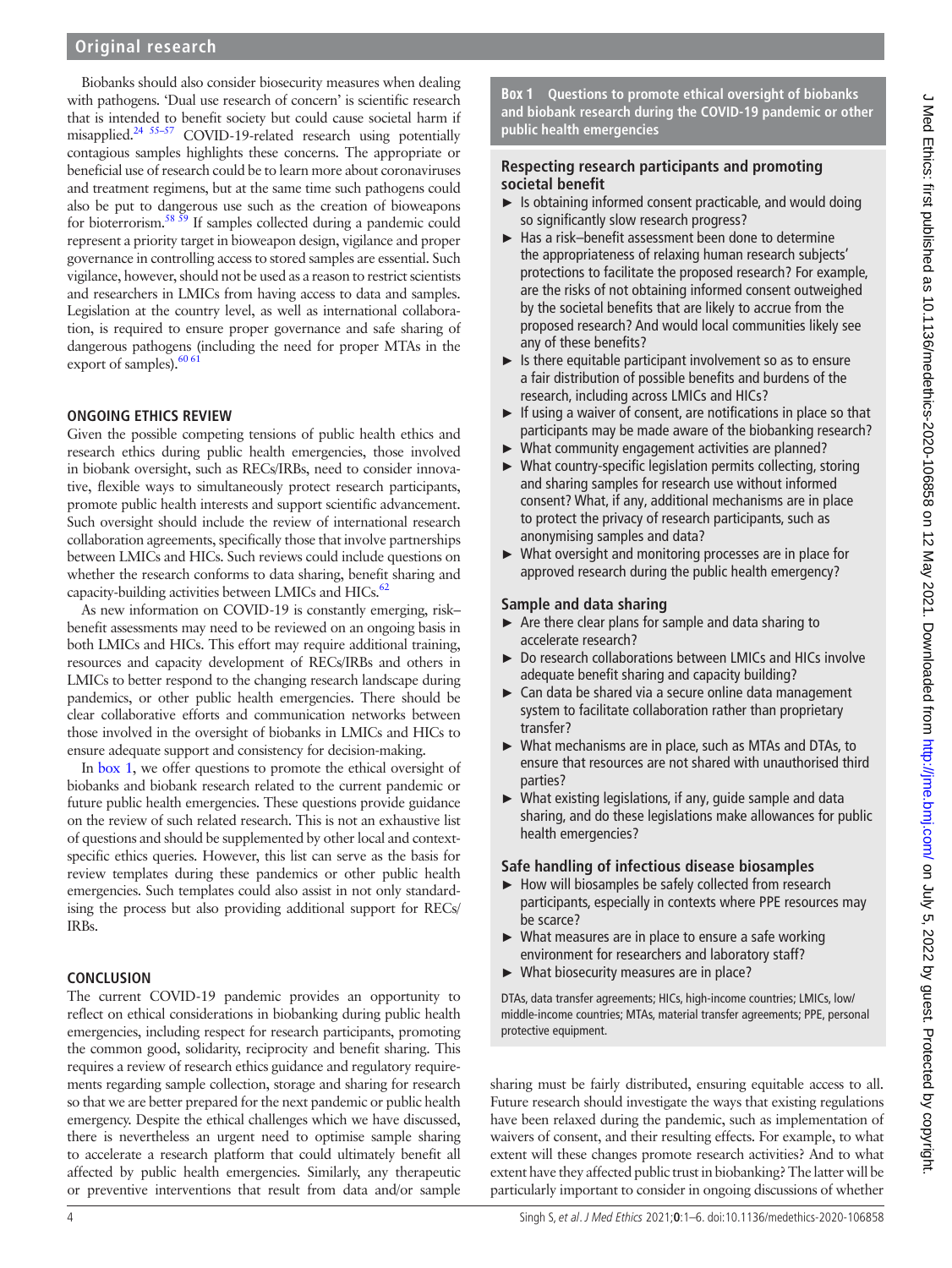$\epsilon$ 

J Med Ethics: first published as 10.1136/medethics-2020-106858 on 12 May 2021. Downloaded from <http://jme.bmj.com/> on July 5, 2022 by guest. Protected by copyright.

Med Ethics: first published as 10.1136/medethics-2020-106858 on 12 May 2021. Downloaded from http://jme.bmj.com/ on July 5,

and how research ethics guidance for biobanking during pandemics and public health emergencies ought to be reconceptualised.

**Contributors** The paper was conceptualised by SS, KM and RJC. SS drafted the initial manuscript in close collaboration with KM and RJC. SS, RJC and KM participated throughout the process by critically reading, revising and commenting on the manuscript. SS, RJC and KM approved the final manuscript prior to publication. All authors read and approved the final manuscript.

**Funding** This work was supported by NIH Fogarty grant: D43 TW01511-01— Advancing Research Ethics Training in Southern Africa (ARESA): Leadership Program and National Human Genome Research Institute of National Institutes of Health UO1HG008222.

**Competing interests** None declared.

**Patient consent for publication** Not required.

**Provenance and peer review** Not commissioned; externally peer reviewed.

**Data availability statement** There are no data in this work.

**Open access** This is an open access article distributed in accordance with the Creative Commons Attribution 4.0 Unported (CC BY 4.0) license, which permits others to copy, redistribute, remix, transform and build upon this work for any purpose, provided the original work is properly cited, a link to the licence is given, and indication of whether changes were made. See: [https://creativecommons.org/](https://creativecommons.org/licenses/by/4.0/) [licenses/by/4.0/.](https://creativecommons.org/licenses/by/4.0/)

#### **ORCID iDs**

Shenuka Singh <http://orcid.org/0000-0003-4842-602X> Rosemary Jean Cadigan<http://orcid.org/0000-0002-6793-2174> Keymanthri Moodley<http://orcid.org/0000-0003-3404-4901>

#### **REFERENCES**

- <span id="page-4-0"></span>1 Osman I, Cotzia P, Moran U, et al. The urgency of utilizing COVID-19 biospecimens for research in the heart of the global pandemic. [J Transl Med](http://dx.doi.org/10.1186/s12967-020-02388-8) 2020;18(1):219
- 2 Henderson MK, Kozlakidis Z, Coronavirus KZ. Coronavirus and biobanking: the collective global experiences of the first wave and bracing during the second. [Biopreserv Biobank](http://dx.doi.org/10.1089/bio.2020.29077.mjk) 2020;18(6):481–2.
- <span id="page-4-1"></span>3 Abayomi A, Katz R, Spence S, et al. Managing dangerous pathogens: challenges in the wake of the recent West African Ebola outbreak. [Global Security: Health, Sci Policy](http://dx.doi.org/10.1080/23779497.2016.1228431) 2016;1(1):51–7.
- <span id="page-4-11"></span>4 Garrett L, Fidler DP. Sharing H5N1 viruses to stop a global influenza pandemic. PLoS [Med](http://dx.doi.org/10.1371/journal.pmed.0040330) 2007;4(11):e330.
- 5 Emerson CI, Singer PA, Upshur REG. Access and use of human tissues from the developing world: ethical challenges and a way forward using a tissue trust. **BMC** [Med Ethics](http://dx.doi.org/10.1186/1472-6939-12-2) 2011:12(1):2-5.
- <span id="page-4-2"></span>6 Yadav BK, Ng W, Fachiroh J, et al. Diverse responses of the biobanks in Indo-Pacific rim region during the COVID-19 pandemic: case scenarios from two low- and middleincome countries and two high-income countries in the Indo-Pacific rim region. [Biopreserv Biobank](http://dx.doi.org/10.1089/bio.2020.0078) 2020;18(6):525–32.
- <span id="page-4-3"></span>7 Working Group Ethics / AG Ethik. Public health ethics and Covid-19, 2020. Available: [https://www.public-health-covid19.de/images/2020/Ergebnisse/Policy\\_Brief\\_](https://www.public-health-covid19.de/images/2020/Ergebnisse/Policy_Brief_Pandemic_Ethics_GeneralF.pdf) [Pandemic\\_Ethics\\_GeneralF.pdf](https://www.public-health-covid19.de/images/2020/Ergebnisse/Policy_Brief_Pandemic_Ethics_GeneralF.pdf)
- <span id="page-4-4"></span>8 World Health Organization (WHO). Ethical standards for research during public health emergencies: Distilling existing guidance to support COVID-19 R&D. WHO Working Group on Ethics & COVID-19. 2020. WHO reference number: WHO/RFH/20.1. Available: [https://www.who.int/blueprint/priority-diseases/key-action/liverecovery](https://www.who.int/blueprint/priority-diseases/key-action/liverecovery-save-of-ethical-standards-for-research-during-public-health-emergencies.pdf?ua=1)[save-of-ethical-standards-for-research-during-public-health-emergencies.pdf?ua=1](https://www.who.int/blueprint/priority-diseases/key-action/liverecovery-save-of-ethical-standards-for-research-during-public-health-emergencies.pdf?ua=1)
- 9 Mello MM, Wang CJ. Ethics and governance for digital disease surveillance. [Science](http://dx.doi.org/10.1126/science.abb9045) 2020;368(6494):951–4.
- <span id="page-4-5"></span>10 Davies B, Savulescu J. Solidarity and responsibility in health care. [Public Health Ethics](http://dx.doi.org/10.1093/phe/phz008) 2019;12(2):133–44.
- 11 Chatfield K, Schroeder D. Ethical research in the COVID-19 era demands care, solidarity and trustworthiness. [Res Ethics](http://dx.doi.org/10.1177/1747016120945046) 2020;16(3-4):1-4.
- <span id="page-4-6"></span>12 Silva DS, Dawson A, Upshur REG. Reciprocity and ethical tuberculosis treatment and control. [J Bioeth Inq](http://dx.doi.org/10.1007/s11673-015-9691-z) 2016;13(1):75-86.
- 13 Zawati MH, Knoppers BM. Population Biobanks and the Principle of Reciprocity. In: Hainaut P, ed. Biobanking of human biospecimens. 99. Springer International Publishing AG, 2017.
- <span id="page-4-7"></span>14 Knoppers BM. Biobanking: international norms. [J Law Med Ethics](http://dx.doi.org/10.1111/j.1748-720X.2005.tb00205.x) 2005;33(1):7-14.
- <span id="page-4-8"></span>15 Schroeder D. Benefit sharing: it's time for a definition. [J Med Ethics](http://dx.doi.org/10.1136/jme.2006.016790) 2007;33(4):205–9.
- <span id="page-4-9"></span>16 Simm K. Benefit-Sharing and Biobanks. In: Arnason V, Arnason G, Chadwick R, et al, eds. Ethics and governance of human genetic databases: European perspectives. Cambridge: Cambridge University Press, 2007: 159–69.
- <span id="page-4-10"></span>17 Porteous R. AstraZeneca's Covid vaccine no-profit pledge rings hollow. Mail and Guardian, 2021. Available: [https://mg.co.za/health/2021-01-21-astrazenecas-covid](https://mg.co.za/health/2021-01-21-astrazenecas-covid-vaccine-no-profit-pledge-rings-hollow/)[vaccine-no-profit-pledge-rings-hollow/](https://mg.co.za/health/2021-01-21-astrazenecas-covid-vaccine-no-profit-pledge-rings-hollow/)
- <span id="page-4-12"></span>18 Sedyaningsih ER, Isfandari S, Soendoro T, et al. Towards mutual trust, transparency and equity in virus sharing mechanism: the avian influenza case of Indonesia. Ann [Acad Med Singap](http://www.ncbi.nlm.nih.gov/pubmed/18618060) 2008;37(6):482–8.
- 19 Cash R, Patel V. Has COVID-19 subverted global health? [Lancet](http://dx.doi.org/10.1016/S0140-6736(20)31089-8) 2020;395(10238):1687–8.
- <span id="page-4-13"></span>20 Moodley K. Africa's genetic material is still being misused. The Conversation, 2019. Available: [https://theconversation.com/africas-genetic-material-is-still-being-misused-](https://theconversation.com/africas-genetic-material-is-still-being-misused-128651)[128651](https://theconversation.com/africas-genetic-material-is-still-being-misused-128651)
- <span id="page-4-15"></span>21 Schopper D, Ravinetto R, Schwartz L, et al. Research ethics governance in times of Ebola. [Public Health Ethics](http://dx.doi.org/10.1093/phe/phw039) 2017;10(1):49–61.
- 22 Mckenna M. Colonialists are coming for Blood—Literally. wired, 2019. Available: <https://www.wired.com/story/ebola-epidemic-blood-samples/>
- <span id="page-4-14"></span>23 Abayomi A, Christoffels A, Grewal R, et al. Challenges of biobanking in South Africa to facilitate Indigenous research in an environment burdened with human immunodeficiency virus, tuberculosis, and emerging noncommunicable diseases. [Biopreserv Biobank](http://dx.doi.org/10.1089/bio.2013.0049) 2013;11(6):347–54.
- <span id="page-4-33"></span>24 Vaught J. Biobanking during the COVID-19 pandemic. [Biopreserv Biobank](http://dx.doi.org/10.1089/bio.2020.29069.jjv) 2020;18(3):153–4.
- <span id="page-4-16"></span>25 Freudenthal E. The Telegraph. Ebola's lost blood: row over samples flown out of Africa as 'big pharma' set to cash in, 2019. Available: [https://www.telegraph.co.uk/global](https://www.telegraph.co.uk/global-health/science-and-disease/ebolas-lost-blood-row-samples-flown-africa-big-pharma-set-cash/)[health/science-and-disease/ebolas-lost-blood-row-samples-flown-africa-big-pharma](https://www.telegraph.co.uk/global-health/science-and-disease/ebolas-lost-blood-row-samples-flown-africa-big-pharma-set-cash/)[set-cash/](https://www.telegraph.co.uk/global-health/science-and-disease/ebolas-lost-blood-row-samples-flown-africa-big-pharma-set-cash/) [Accessed 30 Apr 2020].
- 26 Moodley K, Rossouw T. South African COVID-19 vaccine trials hold key lessons for future partnerships. The conversation, 2021. Available: [https://theconversation.](https://theconversation.com/south-african-covid-19-vaccine-trials-hold-key-lessons-for-future-partnerships-154676) [com/south-african-covid-19-vaccine-trials-hold-key-lessons-for-future-partnerships-](https://theconversation.com/south-african-covid-19-vaccine-trials-hold-key-lessons-for-future-partnerships-154676)[154676](https://theconversation.com/south-african-covid-19-vaccine-trials-hold-key-lessons-for-future-partnerships-154676)
- <span id="page-4-17"></span>27 Dutfield G. Coronavirus: it is morally indefensible for a nation to keep life-saving drugs for itself. The conversation, 2020. Available: [https://theconversation.com/](https://theconversation.com/coronavirus-it-is-morally-indefensible-for-a-nation-to-keep-life-saving-drugs-for-itself-141734) [coronavirus-it-is-morally-indefensible-for-a-nation-to-keep-life-saving-drugs-for-itself-](https://theconversation.com/coronavirus-it-is-morally-indefensible-for-a-nation-to-keep-life-saving-drugs-for-itself-141734)[141734](https://theconversation.com/coronavirus-it-is-morally-indefensible-for-a-nation-to-keep-life-saving-drugs-for-itself-141734)
- 28 Weintraub R, Bitton A, Rosenberg ML. The danger of vaccine nationalism. economics & society, 2020. Available: <https://hbr.org/2020/05/the-danger-of-vaccine-nationalism>
- <span id="page-4-18"></span>29 Tegally H, Wilkinson E, Giovanetti M. Emergence and rapid spread of a new severe acute respiratory syndrome-related coronavirus 2 (SARS-CoV-2) lineage with multiple spike mutations in South Africa (Preprint version). [medRxiv](http://dx.doi.org/10.1101/2020.12.21.20248640) 2020.
- <span id="page-4-19"></span>30 Nuffield Council on Bioethics. Health emergencies: ethical issues short report, 2020. Available: [https://www.nuffieldbioethics.org/publications/research-in-global-health](https://www.nuffieldbioethics.org/publications/research-in-global-health-emergencies)[emergencies](https://www.nuffieldbioethics.org/publications/research-in-global-health-emergencies)
- 31 Arie S. Covid-19: can France's ethical support units help doctors make challenging decisions? [BMJ](http://dx.doi.org/10.1136/bmj.m1291) 2020;369.
- 32 Gostin LO, Friedman EA, Wetter SA. Responding to Covid-19: how to navigate a public health emergency legally and ethically. Hastings center report, 2020. Available: <https://onlinelibrary.wiley.com/doi/epdf/10.1002/hast.1090>
- 33 Abdool Karim Q, Abdool Karim SS. COVID-19 affects HIV and tuberculosis care. [Science](http://dx.doi.org/10.1126/science.abd1072) 2020;369(6502):366-8.
- <span id="page-4-20"></span>34 Brothers KB, Cadigan RJ, Goldenberg AJ. Impact of COVID-19 on Biobank ELSI. panel presentation, center for ELSI resources and analysis Friday forum. In: Symposium/Panel title: biobanking in the era of COVID, 2021.
- <span id="page-4-21"></span>35 Moodley K, Allwood BW, Rossouw TM. Consent for critical care research after death from COVID-19: arguments for a waiver. *[S Afr Med J](http://www.ncbi.nlm.nih.gov/pubmed/32880337)* 2020;110(7).
- <span id="page-4-22"></span>36 Lapid MI, Meagher KM, Giunta HC, et al. Ethical challenges in COVID-19 Biospecimen research: perspectives from institutional review board members and Bioethicists. [Mayo Clin Proc](http://dx.doi.org/10.1016/j.mayocp.2020.10.021) 2021;96(1):165-73.
- <span id="page-4-23"></span>37 Currier J. Webinar #10: Learning to treat COVID-19: Clinical Trials and developing therapeutics during a pandemic. American Public Health Association and The National Academy of Science, 2020. Available: [https://www.covid19conversations.org/](https://www.covid19conversations.org/webinars/treatment) [webinars/treatment](https://www.covid19conversations.org/webinars/treatment)
- <span id="page-4-24"></span>38 Allocca CM, Bledsoe MJ, Albert M, et al. Biobanking in the COVID-19 era and beyond: Part 1. How early experiences can translate into actionable wisdom. Biopreserv [Biobank](http://dx.doi.org/10.1089/bio.2020.0082) 2020;18(6):533–46.
- <span id="page-4-25"></span>39 Department of Health, (South Africa). The National health act (act 61 of 2003). Chapter 2, 2003. Available: [https://www.gov.za/sites/default/files/gcis\\_document/](https://www.gov.za/sites/default/files/gcis_document/201409/a61-03.pdf) [201409/a61-03.pdf](https://www.gov.za/sites/default/files/gcis_document/201409/a61-03.pdf)
- 40 Government Gazette. Disaster management act. 57 of 2002. government Gazette 24252 (451), 2003. Available: [https://www.gov.za/sites/default/files/gcis\\_document/](https://www.gov.za/sites/default/files/gcis_document/201409/a57-020.pdf) [201409/a57-020.pdf](https://www.gov.za/sites/default/files/gcis_document/201409/a57-020.pdf)
- <span id="page-4-26"></span>41 Berkman BE, Mastroianni AC, Jamal L, et al. The ethics of repurposing previously collected research biospecimens in an infectious disease pandemic. [Ethics Hum Res](http://dx.doi.org/10.1002/eahr.500083) 2021;43(2):2–18.
- <span id="page-4-27"></span>42 World Health Organization. Guidance for managing ethical issues in infectious disease outbreaks, 2016. Available: <https://apps.who.int/iris/handle/10665/250580>
- <span id="page-4-28"></span>43 Bekker L, Mizrahi V. COVID-19 research in Africa (editorial). Science 2020;368(6494):918.
- <span id="page-4-29"></span>44 Moodley K, Beyer C. Tygerberg research Ubuntu-Inspired community engagement model: integrating community engagement into genomic biobanking. Biopreserv [Biobank](http://dx.doi.org/10.1089/bio.2018.0136) 2019;17(6):613–24.
- <span id="page-4-30"></span>45 Department of Health (South Africa). Ethics in health research – principles, processes and structures, 2015. Available: [www.nhrec.org.za/index.php/grids-preview?](www.nhrec.org.za/index.php/grids-preview?download=10:doh-2015-ethics.%0A) [download=10:doh-2015-ethics.%0A](www.nhrec.org.za/index.php/grids-preview?download=10:doh-2015-ethics.%0A)
- <span id="page-4-31"></span>46 Cadigan RJ, Lassiter D, Haldeman K, et al. Neglected ethical issues in Biobank management: results from a U.S. study. [Life Sci Soc Policy](http://dx.doi.org/10.1186/2195-7819-9-1) 2013;9(1).
- 47 Cadigan RJ, Juengst E, Davis A, et al. Underutilization of specimens in biobanks: an ethical as well as a practical concern? [Genet Med](http://dx.doi.org/10.1038/gim.2014.38) 2014;16(10):738–40.
- <span id="page-4-32"></span>48 Simeon-Dubach D, Henderson MK. Opportunities and risks for research biobanks in the COVID-19 era and beyond. [Biopreserv Biobank](http://dx.doi.org/10.1089/bio.2020.0079) 2020;18(6):503-10.

2022 by guest. Protected by copyright